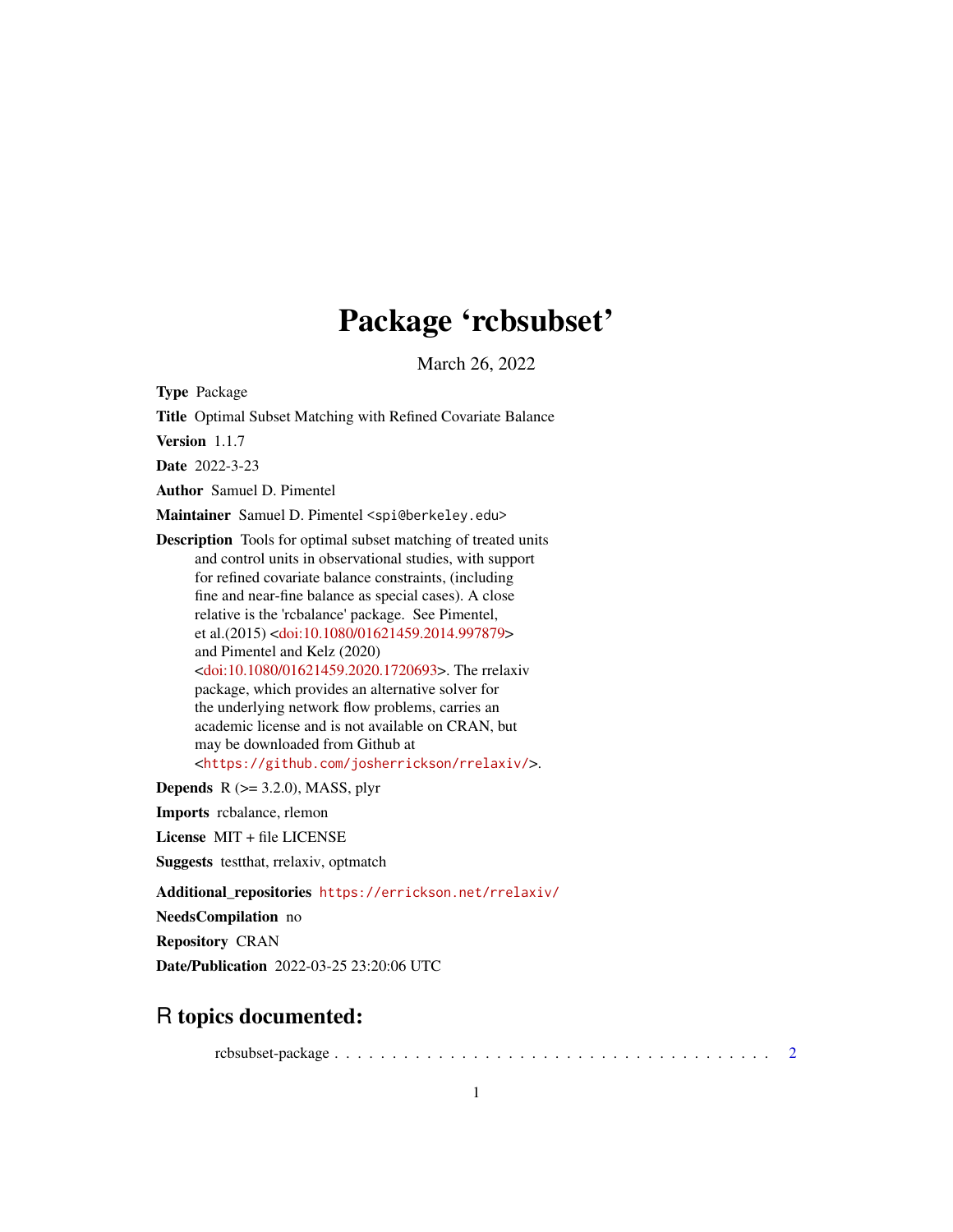# <span id="page-1-0"></span>2 rcbsubset-package

| Index |  |  |  |  |  |  |  |  |  |  |  |  |  |  |  |  |  |  |  |  |
|-------|--|--|--|--|--|--|--|--|--|--|--|--|--|--|--|--|--|--|--|--|

rcbsubset-package *Optimal Subset Matching with Refined Covariate Balance*

# Description

Tools for optimal subset matching of treated units and control units in observational studies, with support for refined covariate balance constraints, (including fine and near-fine balance as special cases). A close relative is the 'rcbalance' package. See Pimentel, et al.(2015) <doi:10.1080/01621459.2014.997879> and Pimentel and Kelz (2020) <doi:10.1080/01621459.2020.1720693>. The rrelaxiv package, which provides an alternative solver for the underlying network flow problems, carries an academic license and is not available on CRAN, but may be downloaded from Github at <https://github.com/josherrickson/rrelaxiv/>.

#### Details

The DESCRIPTION file:

| Type:        |                                                                                                        |
|--------------|--------------------------------------------------------------------------------------------------------|
|              | Package                                                                                                |
| Title:       | Optimal Subset Matching with Refined Covariate Balance                                                 |
| Version:     | 1.1.7                                                                                                  |
| Date:        | 2022-3-23                                                                                              |
| Author:      | Samuel D. Pimentel                                                                                     |
| Maintainer:  | Samuel D. Pimentel <spi@berkeley.edu></spi@berkeley.edu>                                               |
| Description: | Tools for optimal subset matching of treated units and control units in observational studies, with st |
| Depends:     | $R$ ( $>=$ 3.2.0), MASS, plyr                                                                          |
| Imports:     | rcbalance, rlemon                                                                                      |
| License:     | MIT + file LICENSE                                                                                     |
| Suggests:    | testthat, rrelaxiv, optmatch                                                                           |
|              | Additional_repositories: https://errickson.net/rrelaxiv/                                               |

Index of help topics:

| dist2net          | Building and Manipulating Network Flow Problems |
|-------------------|-------------------------------------------------|
| rcbsubset         | Optimal Matching with Refined Covariate Balance |
| rcbsubset-package | Optimal Subset Matching with Refined Covariate  |
|                   | Balance                                         |

This package computes matches that are optimal under a set of refined covariate balance constraints. These constraints, provided by the user, are a set of nested categorical variables of decreasing imporance which must be marginally balanced as closely as possible in the resulting treated and matched control populations. In addition, treated units may be excluded in an optimal manner (using a penalty parameter) to improve the quality of the match. For more detail see the references.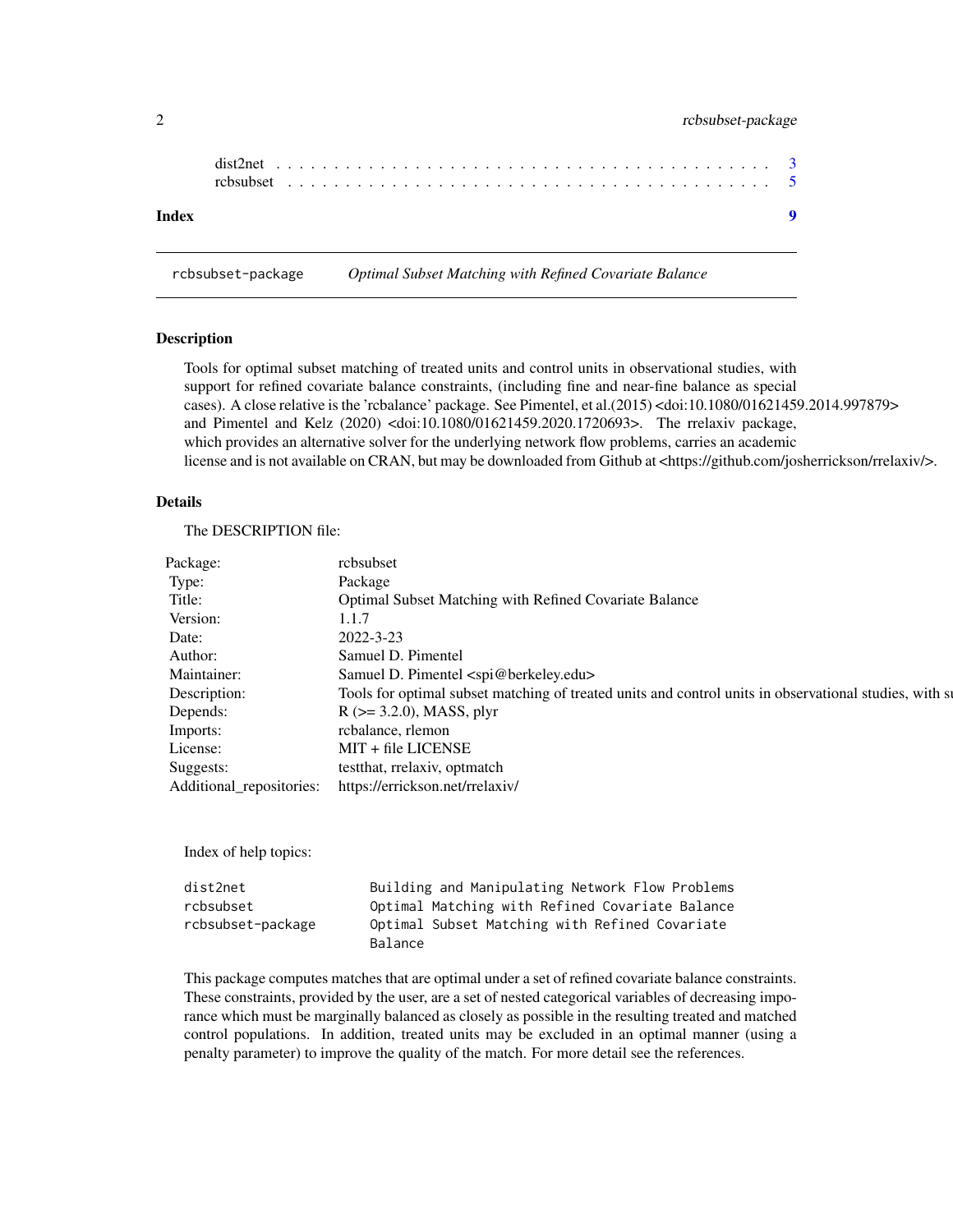#### <span id="page-2-0"></span>dist2net 3

The main function is rcbsubset, which takes a distance/sparsity matrix or matrix-like object containing information about matchability of the treated and control units and a list of fine balance variables and produces a match. The other functions are largely for internal use and should not be needed by the large majority of users. The syntax and code structure is very similar in the closely related antecedent package rcbalance, which provides more helper functions for constructing matches but does not support optimal subset matching.

By default the package uses the R package rlemon to solve the minimum-cost network flow optimization problems by which matches are computed. Alternatively, users may specify that the rrelaxiv package should be used instead. However, this package carries an academic license and is not available on CRAN so users must install it themselves.

# Author(s)

Samuel D. Pimentel

Maintainer: Samuel D. Pimentel <spi@berkeley.edu>

## References

Pimentel, S.D., Kelz, R.R., Silber, J.H., and Rosenbaum, P.R. (2015) Large, sparse optimal matching with refined covariate balance in an observational study of the health outcomes produced by new surgeons, JASA 110 (510), 515-527.

Pimentel, S.D., and Kelz, R.R. (2020). Optimal tradeoffs in matched designs comparing US-trained and internationally trained surgeons. JASA 115 (532), 1675-1688.

Rosenbaum, P.R. (2012) Optimal matching of an optimally chosen subset in observational studies, JCGS 21.1: 57-71.

# dist2net *Building and Manipulating Network Flow Problems*

# Description

These are internal rcbsubset methods not meant to be called directly by users. They are used to construct a network flow problem from the information about a matching problem that is passed to the rcbsubset method.

#### Usage

```
dist2net(dist.struct, k, exclude.treated = FALSE, exclude.penalty = NULL, ncontrol = NULL,
tol = 1e-3)
```

```
dist2net.matrix(dist.struct, k, exclude.treated = FALSE, exclude.penalty = NULL,
tol = 1e-3
```
add.layer(net.layers, new.layer)

penalty.update(net.layers, newtheta, newp = NA)

```
penalize.near.exact(net.layers, near.exact)
```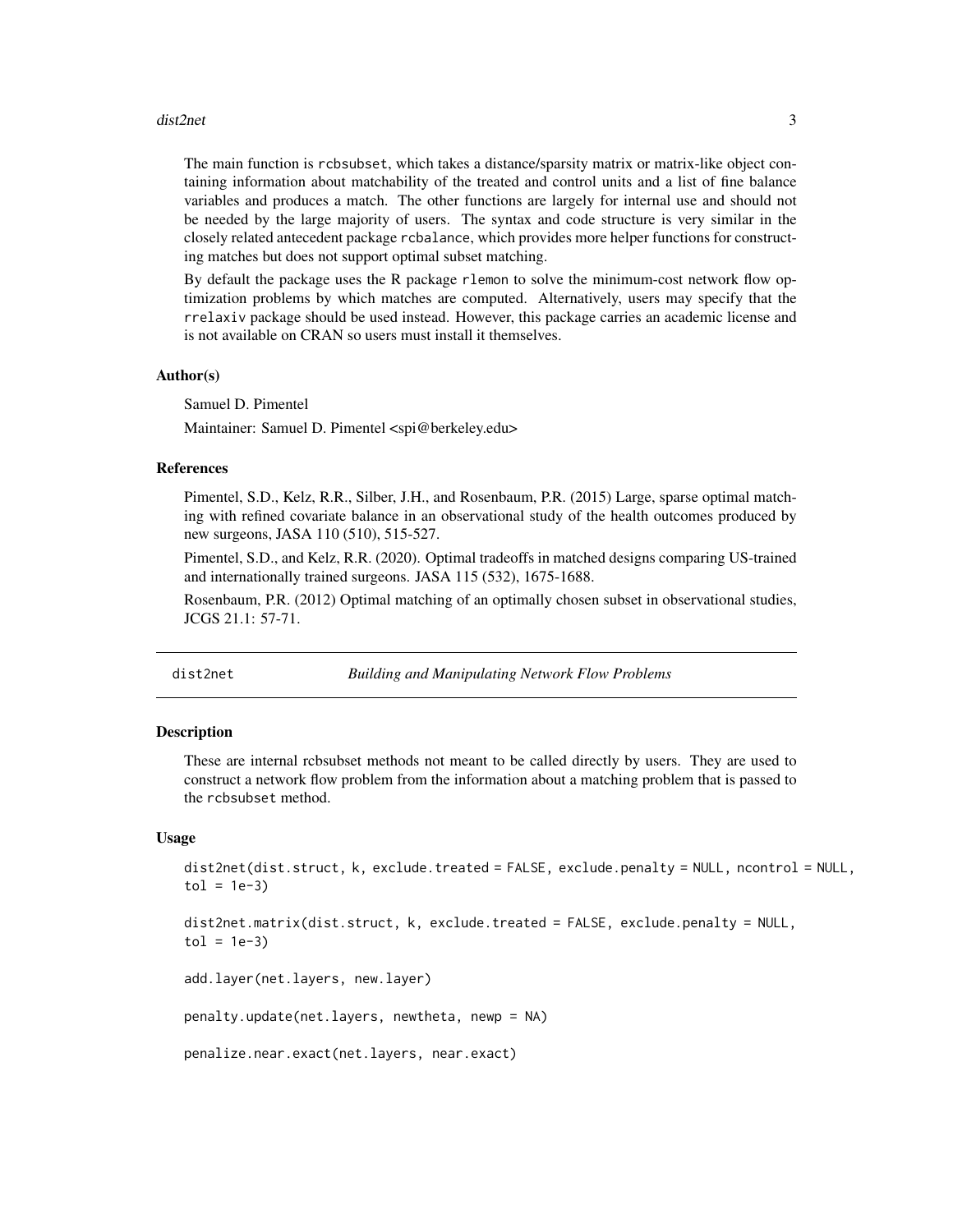# Arguments

| dist.struct     | an object specifying the sparsity structure of the match. For the dist2net method<br>it is a list of vectors, and for the dist2net.matrix method it is a matrix or Infini-<br>tySparseMatrix. See rcbalance documentation for more details.                                                                                                     |
|-----------------|-------------------------------------------------------------------------------------------------------------------------------------------------------------------------------------------------------------------------------------------------------------------------------------------------------------------------------------------------|
| k               | a nonnegative integer. The number of control units to which each treated unit<br>will be matched.                                                                                                                                                                                                                                               |
| exclude.treated |                                                                                                                                                                                                                                                                                                                                                 |
|                 | if TRUE, then when there is no feasible match using all treated units, a minimal<br>number of treated units may be dropped so that a match can be formed. Spec-<br>ifying this argument adds penalized edges to the network so that such a match<br>can be computed. NOTE: this argument is incompatible with values of k greater<br>than $1$ . |
| exclude.penalty |                                                                                                                                                                                                                                                                                                                                                 |
|                 | a parameter that gives the cost of excluding a treated unit. If left NULL it will<br>be set to a very large value designed to ensure treated units are never excluded if<br>they can be matched. Lower values may result in subsets of treated units being<br>excluded.                                                                         |
| ncontrol        | the total number of controls in the matching problem. If left NULL the function<br>will attempt to compute it by counting controls referenced in the distance object<br>provided.                                                                                                                                                               |
| tol             | edge cost tolerance. This is the smallest tolerated difference between match-<br>ing costs. It is used in these functions only when exclude.penalty is NULL, to<br>choose a default penalty that is small enough not to cause integer overflows.                                                                                                |
| net.layers      | a layered network object of the type produced by the dist2net function.                                                                                                                                                                                                                                                                         |
| new.layer       | a vector equal in length to the number of treated and control units in the matching<br>problem. Each coordinate contains the value of a new fine balance variable for<br>the corresponding unit.                                                                                                                                                |
| newtheta        | optional argument giving a new value for the theta field of the net.layers object<br>(see value section for description of this field).                                                                                                                                                                                                         |
| newp            | optional argument giving a new value for the p field of the net.layers object (see<br>value section for description of this field).                                                                                                                                                                                                             |
| near.exact      | a vector equal in length to the number of treated and control units in the match-<br>ing problem. Edges between units with different values of this variable will be<br>penalized.                                                                                                                                                              |

# Details

dist2net and dist2net.matrix take the distance structure given to rcbalance encoding information about the matching problem and converts it into a network flow problem. add.layer adds network structure to handle an individual fine balance variable (it can be called iteratively to add many such variables). penalty.update is used to change the penalties for each layer (and the penalties for edges used to exclude treated units if they are present) and penalize.near.exact is used to add penalties to the treated-control edges to allow near-exact matching. See the references for a detailed description of how the matching problem is transformed into a network.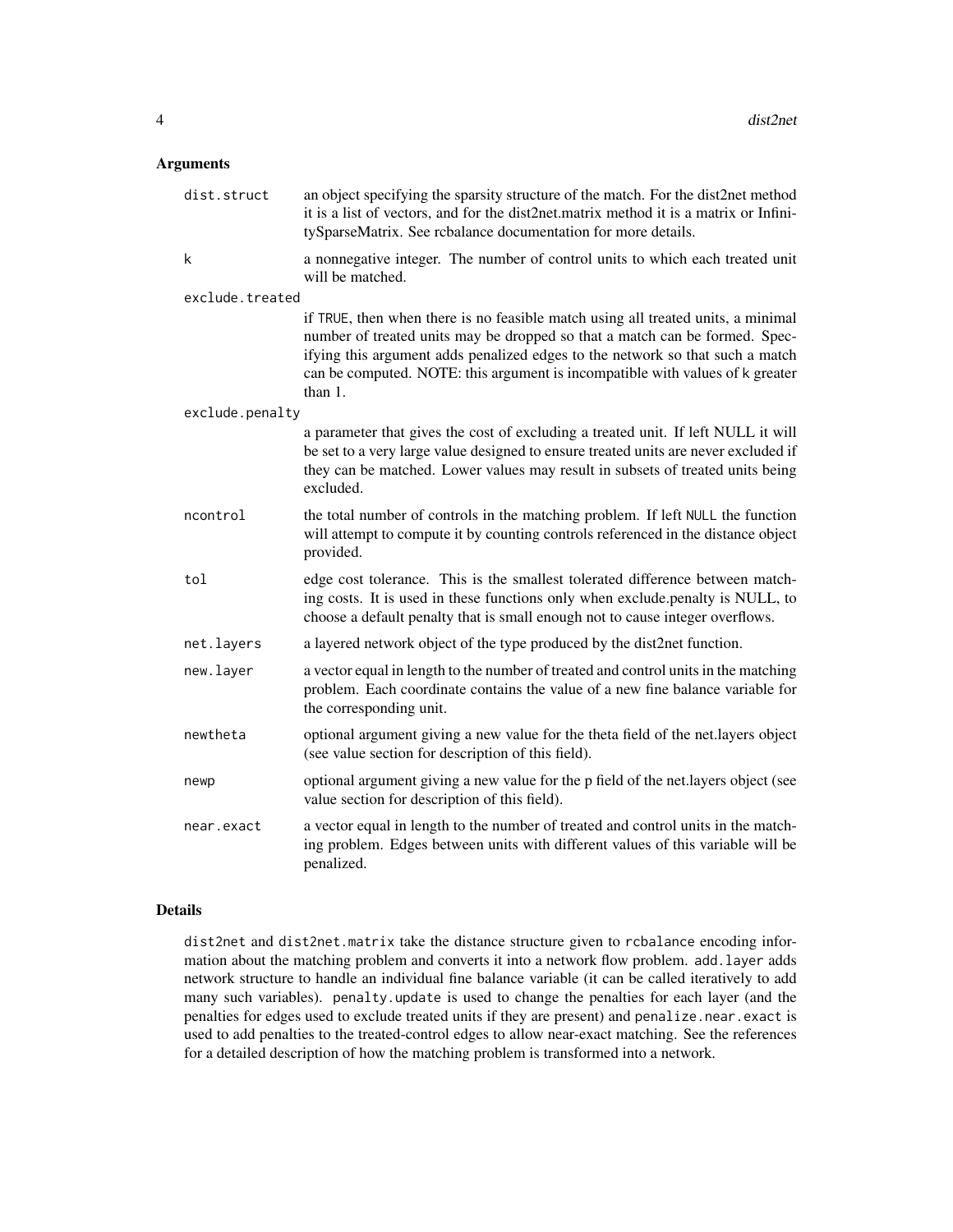#### <span id="page-4-0"></span>rcbsubset 5

# Value

A layered network object, formatted as a list with the following arguments (where narcs is the number of arcs and nnodes is the number of nodes in the network):

| startn       | a vector of length narc containing the node numbers of the start nodes of each<br>arc in the network.                                                                         |
|--------------|-------------------------------------------------------------------------------------------------------------------------------------------------------------------------------|
| endn         | a vector of length narc containing the node numbers of the end nodes of each<br>arc in the network.                                                                           |
| ucap         | a vector of length narc containing the (integer) upper capacity of each arc in the<br>network.                                                                                |
| cost         | a vector of length narc containing the (integer) cost of each arc in the network.                                                                                             |
| b            | a vector of length nnode containing the (integer) supply or demand of each node<br>in the network. Supplies are given as positive numbers and demands as negative<br>numbers. |
| tcarcs       | an integer giving the total number of arcs between the treated and control nodes<br>in the network.                                                                           |
| layers       | a list object containing information about the refined covariate balance layers of<br>the network.                                                                            |
| z            | a vector of treatment indicators.                                                                                                                                             |
| fb.structure | a matrix containing information about the membership of the treated and control<br>units in the different classes of refined balance covariates.                              |
| penalties    | a vector of integer penalties, one for each fine balance layer.                                                                                                               |
| theta        | a value no less than 1 giving the ratio by which the penalty is increased with<br>each additional layer of fine balance.                                                      |
| p            | a nonnegative value giving the penalty for the finest level of fine balance.                                                                                                  |

# Author(s)

Samuel D. Pimentel

rcbsubset *Optimal Matching with Refined Covariate Balance*

# Description

This function computes an optimal match with refined covariate balance.

# Usage

```
rcbsubset(distance.structure, near.exact = NULL, fb.list = NULL,
treated.info = NULL, control.info = NULL, exclude.penalty = NULL,
penalty = 2, tol = 1e-3, solver = 'rlemon')
```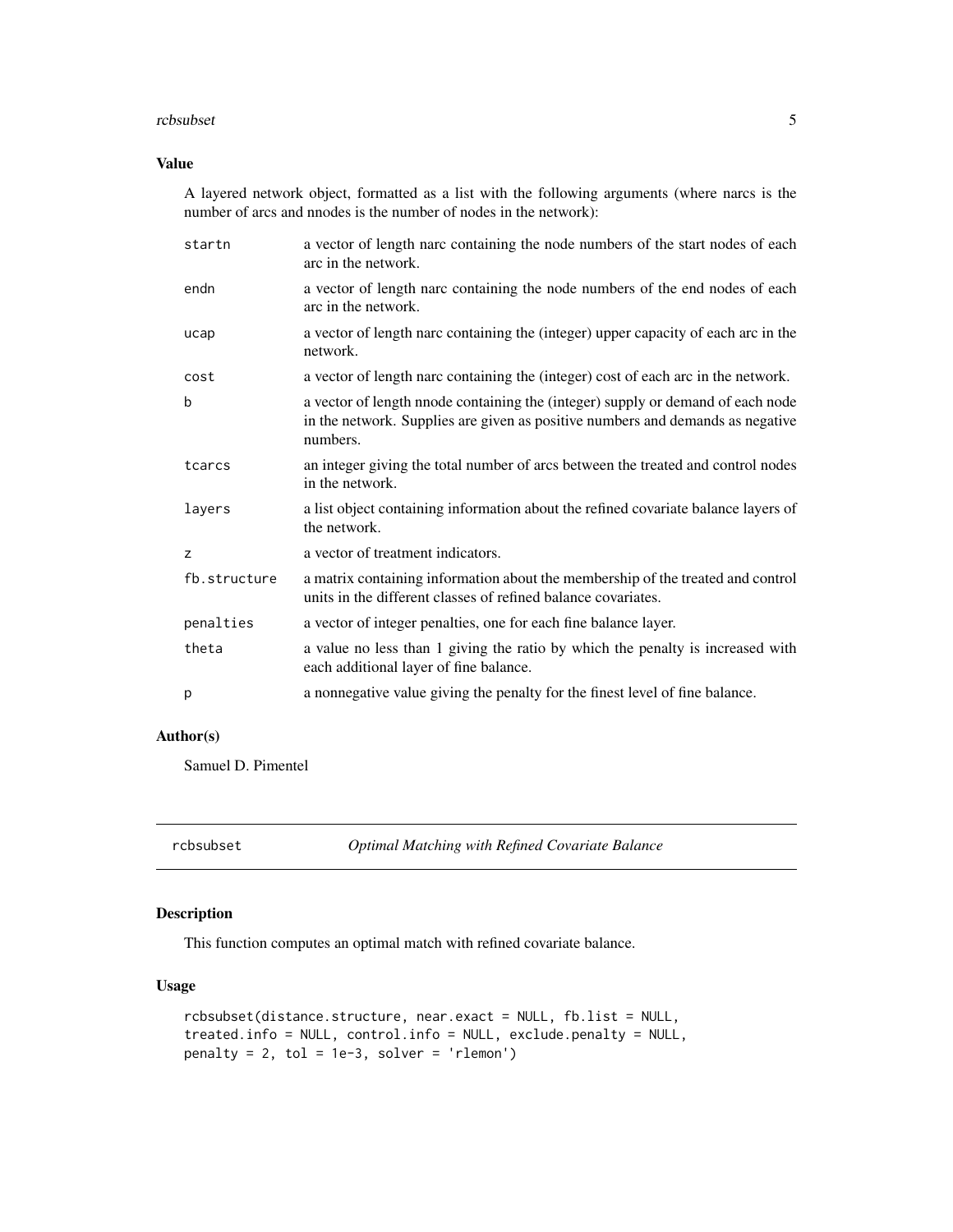# **Arguments**

distance.structure

A distance matrix, a sparse distance matrix of class InfinitySparseMatrix (produced by various functions in the optmatch package), or a a list of vectors that encodes information about covariate distances between treated and control units (produced by the build.dist.struct function in the rcbalance package). If a matrix is given, rows should correspond to treated units and columns to control units. Distances of Inf should be used to indicate that the units in question must never be matched to each other.

- near.exact an optional character vector specifying names of covariates for near-exact matching. This argument takes precedence over any refined covariate balance constraints, so the match will produce the best refined covariate balance subject to matching exactly on this variable wherever possible. If multiple covariates are named, near-exact matching will be done on their interaction.
- fb.list an optional list of character vectors specifying covariates to be used for refined balance. Each element of the list corresponds to a level of refined covariate balance, and the levels are assumed to be in decreasing order of priority. Each character vector should contain one or more names of categorical covariates on which the user would like to enforce near fine balance. If multiple covariates are specified, an interaction is created between the categories of the covariates and near fine balance is enforced on the interaction. IMPORTANT: covariates or interactions coming later in the list must be nested within covariates coming earlier in the list; if this is not the case the function will stop with an error. An easy way to ensure that this occurs is to include in each character vector all the variables named in earlier list elements. If the fb.list argument is specified, the treated.info and control.info arguments must also be specified.
- treated.info an optional data frame containing covariate information for the treated units in the problem. The row count of this data frame must be equal to the length of the distance.structure argument, and it is assumed that row i contains covariate information for the treated unit described by element i of distance.structure. In addition, the column count and column names must be identical to those of the control.info argument, and the column names must include all of the covariate names mentioned in the near.exact and fb.list arguments.
- control.info an optional data frame containing covariate information for the control units in the problem. The row count of this data frame must be no smaller than the maximum control index in the distance.structure argument, and it is assumed that row i contains the covariate information for the control indexed by i in distance.structure. In addition, the column count and column names must be identical to those of the treated.info argument.

#### exclude.penalty

A parameter that gives the cost of excluding a treated unit. If left NULL it will be set to a very large value designed to ensure treated units are never excluded if they can be matched. Lower values may result in subsets of treated units being excluded.

penalty a nonnegative value. This is a tuning parameter that helps ensure the different levels of refined covariate balance are prioritized correctly. Setting the penalty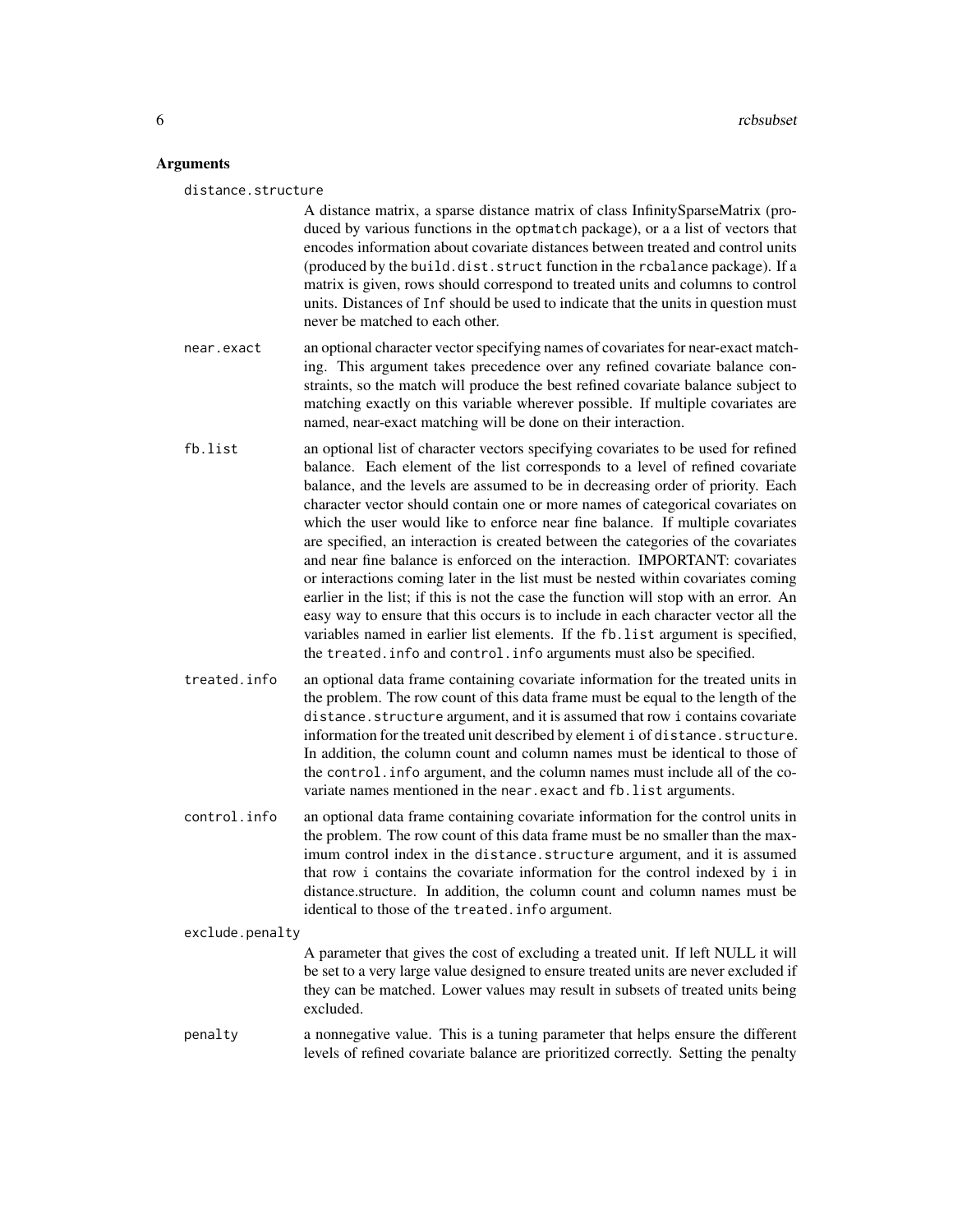|        | higher tends to improve the guarantee of match optimality up to a point, but<br>penalties above a certain level cause integer overflows and throw errors. It is not<br>recommended that the user change this parameter from its default value.                                                               |
|--------|--------------------------------------------------------------------------------------------------------------------------------------------------------------------------------------------------------------------------------------------------------------------------------------------------------------|
| tol    | edge cost tolerance. This is the smallest tolerated difference between matching<br>costs; cost differences smaller than this will be considered zero. Match distances<br>will be scaled by inverse tolerance, so when matching with large edge costs or<br>penalties the tolerance may need to be increased. |
| solver | the name of the package used to solve the network flow optimization problem<br>underlying the match, one of 'rlemon' (which uses the Lemon Optimization<br>Library) and 'rrelaxiv' (which uses the RELAX-IV algorithm).                                                                                      |

# Details

To use the option solver = 'rrelaxiv', the user must install the rrelaxiv manually; it is not hosted on CRAN because it carries an academic license.

# Value

A list with the following components:

| matches   | a nt by k matrix containing the matched sets produced by the algorithm (where<br>nt is the number of treated units). The rownames of this matrix are the numbers<br>of the treated units (indexed by their position in distance structure), and the ele-<br>ments of each row contain the indices of the control units to which this treated<br>unit has been matched. |
|-----------|------------------------------------------------------------------------------------------------------------------------------------------------------------------------------------------------------------------------------------------------------------------------------------------------------------------------------------------------------------------------|
| fb.tables | a list of matrices, equal in length to the fb. list argument. Each matrix is a con-<br>tingency table giving the counts among treated units and matched controls for<br>each level of the categorical variable specified by the corresponding element of<br>fb.list.                                                                                                   |

# Author(s)

Samuel D. Pimentel

#### References

Pimentel, S.D., Kelz, R.R., Silber, J.H., and Rosenbaum, P.R. (2015) Large, sparse optimal matching with refined covariate balance in an observational study of the health outcomes produced by new surgeons, JASA 110 (510), 515-527.

Pimentel, S.D., and Kelz, R.R. (2020). Optimal tradeoffs in matched designs comparing US-trained and internationally trained surgeons. JASA 115 (532), 1675-1688.

Rosenbaum, P.R. (2012) Optimal matching of an optimally chosen subset in observational studies, JCGS 21.1: 57-71.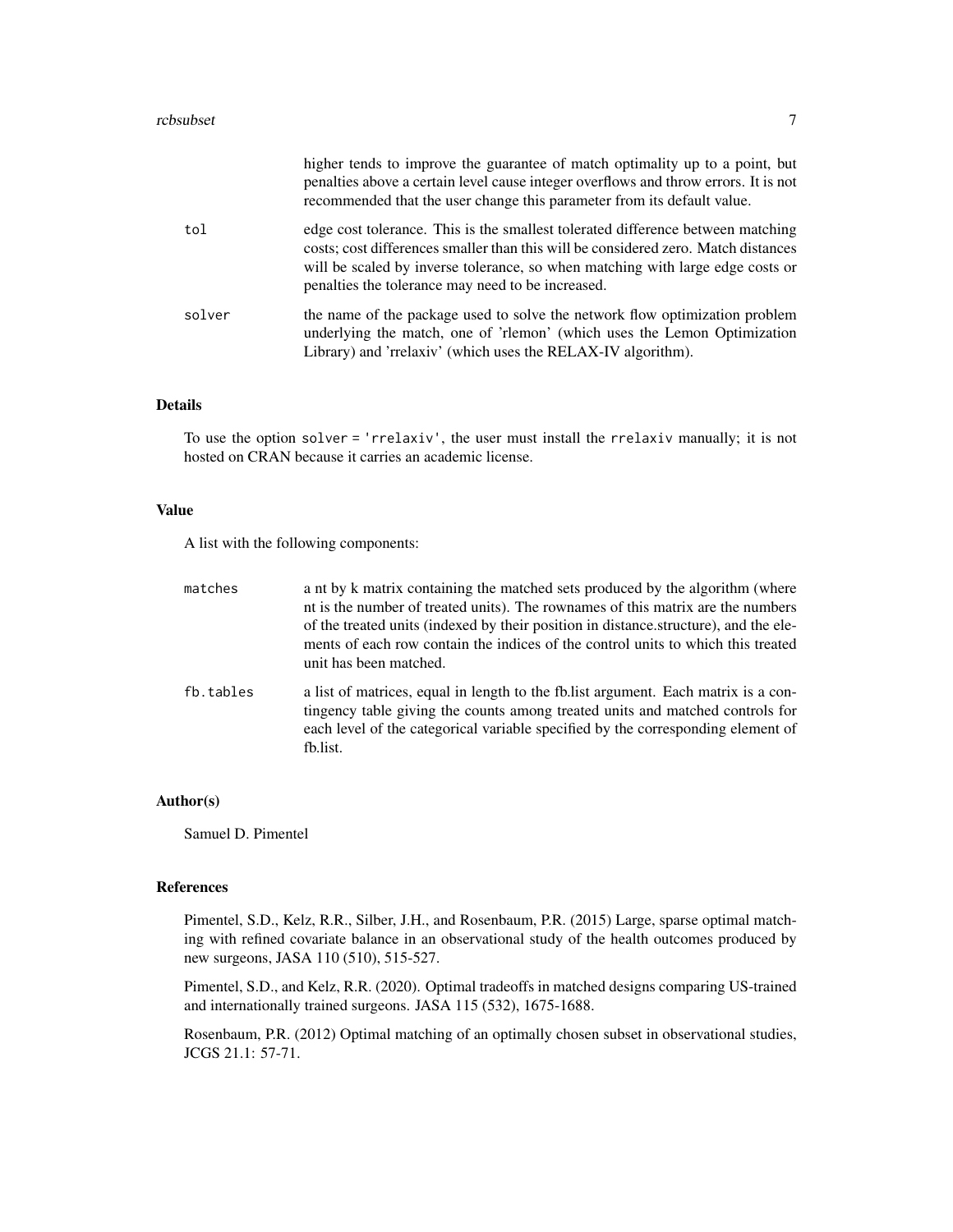# Examples

```
## Not run:
library(optmatch)
data(nuclearplants)
#match exactly on 3 binaries
exact.mask \leq exactMatch(pr \sim pt + ct + bw, data = nuclearplants)
my.dist.matrix \leq match_on(pr \sim date + t1 + t2 + cap + ne + cum.n,
within = exact.mask, data = nuclearplants)
#one treated unit out of 10 is excluded
rcbsubset(my.dist.matrix)
#repeat under a refined balance constraint
rcbsubset(my.dist.matrix, fb.list = list('ne'),
 treated.info = nuclearplants[which(nuclearplants$pr ==1),],
 control.info = nuclear plants[which(nuclear plants$pr == 0),])#specifying a low exclude.penalty leads to more individuals excluded
rcbsubset(my.dist.matrix, fb.list = list('ne'),
 treated.info = nuclearplants[which(nuclearplants$pr ==1),],
 control.info = nuclearplants[which(nuclearplants$pr == \emptyset),], exclude.penalty = 1.5)
#match using distance objects created by rcbalance package
library(rcbalance)
my.dist.struct <- build.dist.struct(z = nuclearplants$pr,
X = subset(nuclear plants[c('date', 't1', 't2', 'cap', 'ne', 'cum.n'))),exact = paste(nuclearplants$pt, nuclearplants$ct, nuclearplants$bw, sep = '.'))
rcbsubset(my.dist.struct, fb.list = list('ne'),
 treated.info = nuclearplants[which(nuclearplants$pr ==1),],
 control.info = nuclearplants[which(nuclearplants$pr == 0),], exclude.penalty = 15)
```
## End(Not run)